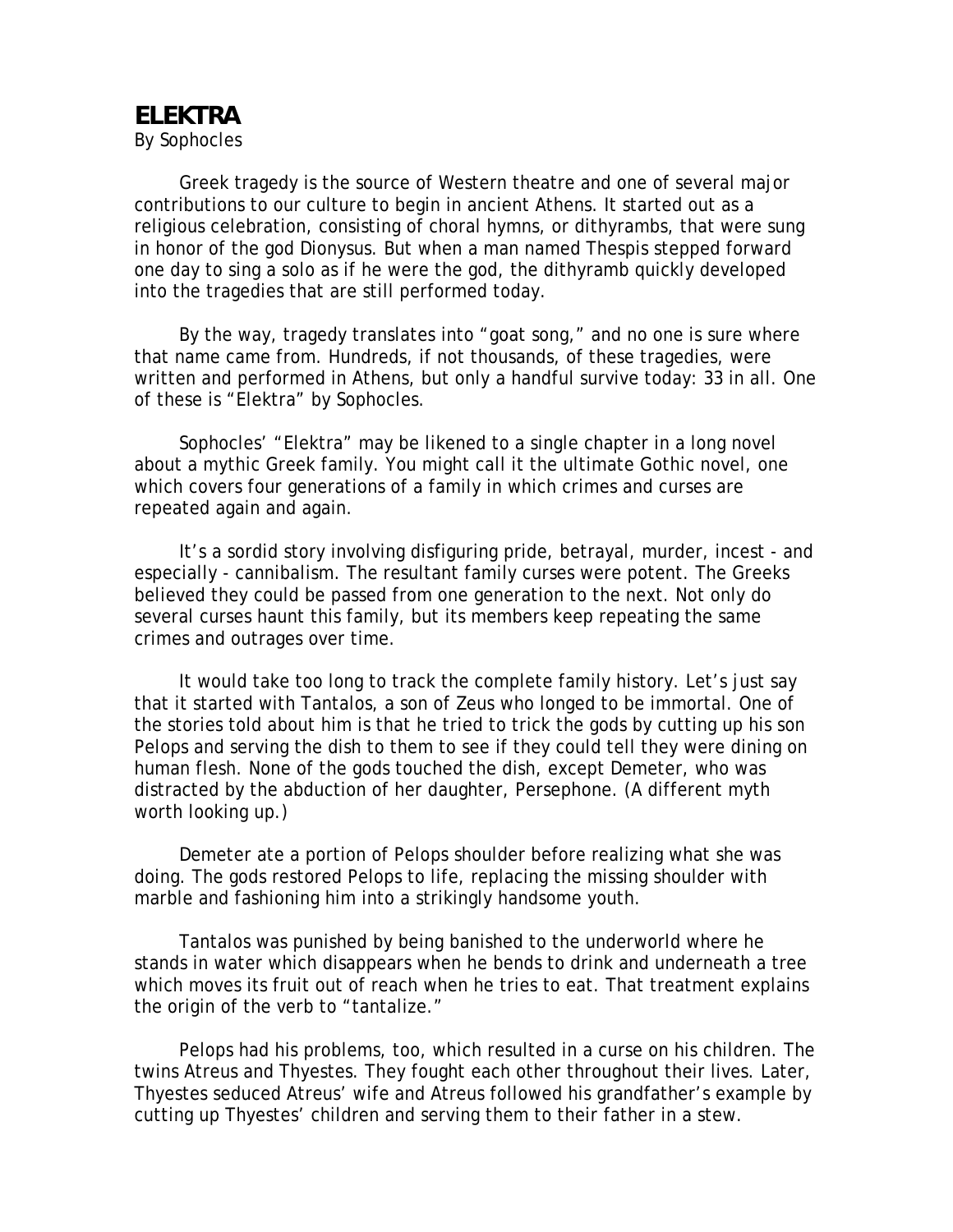The next generation included Atreus' two sons, Agamemnon and Menelaus and Thyestes remaining son, Aegisthus. If you know the story of the Trojan War, you know that Agamemnon led the Greek forces against Troy in order to help his brother, Menelaus, recover his wife, Helen.

 When the Greek army assembled at Aulis to embark for Troy, the ships could not sail because the wind was against them. The prophet Calchas divined that the goddess Artemis was angry with Agamemnon and would not change the wind unless he sacrifice his young daughter, Iphigenia. He obeyed and the Greeks sailed to Troy where they fought for ten years before finally winning.

 Agamemnon's wife, Clytemnestra, never forgave her husband for the loss of her daughter. She returned to Mycenae and took Thyestes' son, Aegisthus, as a lover. When Agamemnon returned from Troy, Clytemnestra and Aegisthus killed him as he was bathing.

 Their older daughter, Elektra, fearful that Aegisthus might also kill her young brother, Orestes, sent him away to a distant city with a trusted retainer. She remained in Mycenae, treated as little more than a slave and denied any opportunity to marry. Her name, Elektra, means without the bed.

 This is a quick background of all the things an Athenian audience would know about Elektra and her tortured family before sitting down to watch Sophocles' drama, and now you know it, too.

 Not in great detail, I admit, but you can look up the stories of the whole family: Tantalos, Pelops, Atreus and the rest: dark mythic histories which make fascinating reading. There are also several variations about what happens to Elektra and Orestes later on, but that didn't interest Sophocles when he wrote his version of Elektra's story.

Now, let's look at the play.

 It is about twelve years after the murder of Agamemnon. The action begins when three men enter the stage: Orestes, now a young man; Pylades, his friend; and the tutor, the old man who saved Orestes at the time of Agamemnon's murder by spiriting him away.

 They plan their moves: Orestes will start by visiting his father's tomb and leaving there a lock of his hair as a mark of filial reverence. Pylades will accompany him. The old man will go to see Clytemnestra and get her to drop her guard by telling her that Orestes has been killed in a chariot accident.

 After they leave, Elektra enters, mourning her fate and longing for Orestes' return. A chorus of Mycenaean women joins her. Then, Elektra's sister. Chrysothemis (a character invented by Sophocles for this play) enters on her way to Agamemnon's tomb. She explains that Clytemnestra has had a nightmare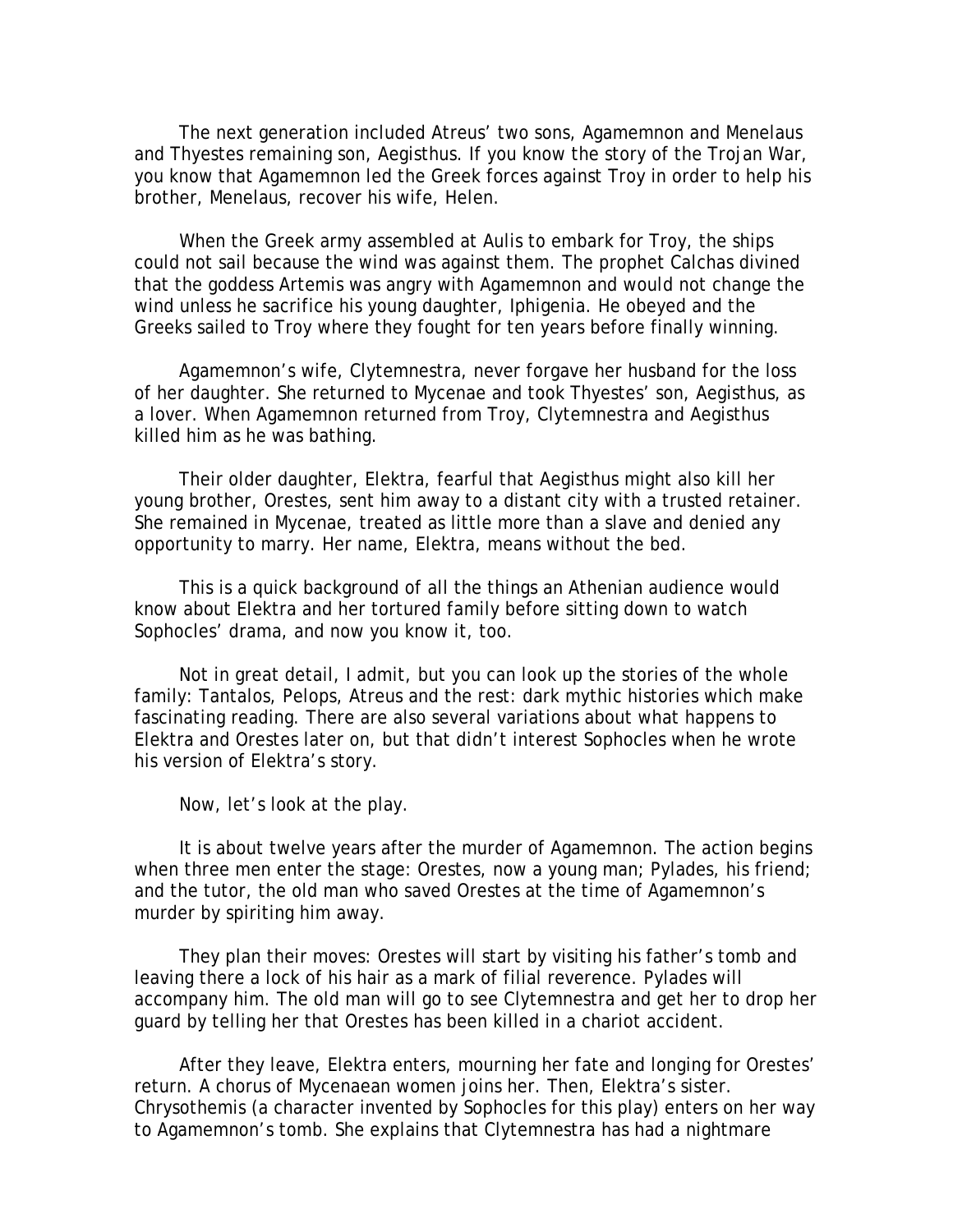which seemed to predict a coming danger, so she has sent her daughter to place a peace offering on her husband's tomb.

 Elektra urges Chrysothemis not to dishonor their father with gifts from his murderer, but to go and offer her own prayers instead.

 Clytemnestra then enters and she and Elektra trade insults. The old man returns, asking for the Queen. He says he has important news for her: her son, Orestes is dead. He then launches into a lengthy speech, describing the manner in which Orestes competed in several athletic contests, winning them all. Next he gives a vivid account of the chariot race in which Orestes was supposedly killed and finishes with the news that Orestes' ashes are being brought back to Mycenae for burial.

 (While messengers in Greek tragedy are reliable witnesses of offstage events, this is the only instance we have from that period in which the entire messenger's speech is a lie.)

 Clytemnestra is caught between two emotions: sorrow at her son's death, but relief that she is now safe from his revenge. She invites the old man into the palace, leaving Elektra to mourn her twin losses: of her brother and of her revenge.

 Suddenly, Chrysothemis runs in with joyful news: Orestes is alive and he has returned to Mycenae! She has seen a lock of hair on the tomb and reasons that he is the only one who would have made such an offering. Elektra tells Chrysothemis that she is wrong: Orestes is dead. An old man has brought the news and some of his companions are bringing his ashes home for burial.

 Elektra then urges Chrysothemis to join her in finding a way to kill their mother and her lover, but Chrysothemis protests that it's an impossible task for two women and leaves Elektra alone in her grief.

 At this point, Orestes and Pylades enter. Neither the sister nor the brother recognize each other: it has been many years since Orestes left as a child. Elektra begs to hold the urn supposedly containing her brother's ashes and weeps over them.

 Orestes had intended to keep his identity a secret from everyone until after he had exacted his revenge, but he is moved by his sister's grief and gradually reveals himself. Their joyful reunion is interrupted by the old man who cautions them that they may be heard in the palace and lose the element of surprise.

 All four enter the palace, but Elektra quickly returns to keep a lookout for Aegisthus who has been summoned to hear what he thinks will be good news. Clytemnestra's voice is heard from within the palace, begging for mercy. As Orestes strikes her, she screams. Elektra's chilling response is: "Strike her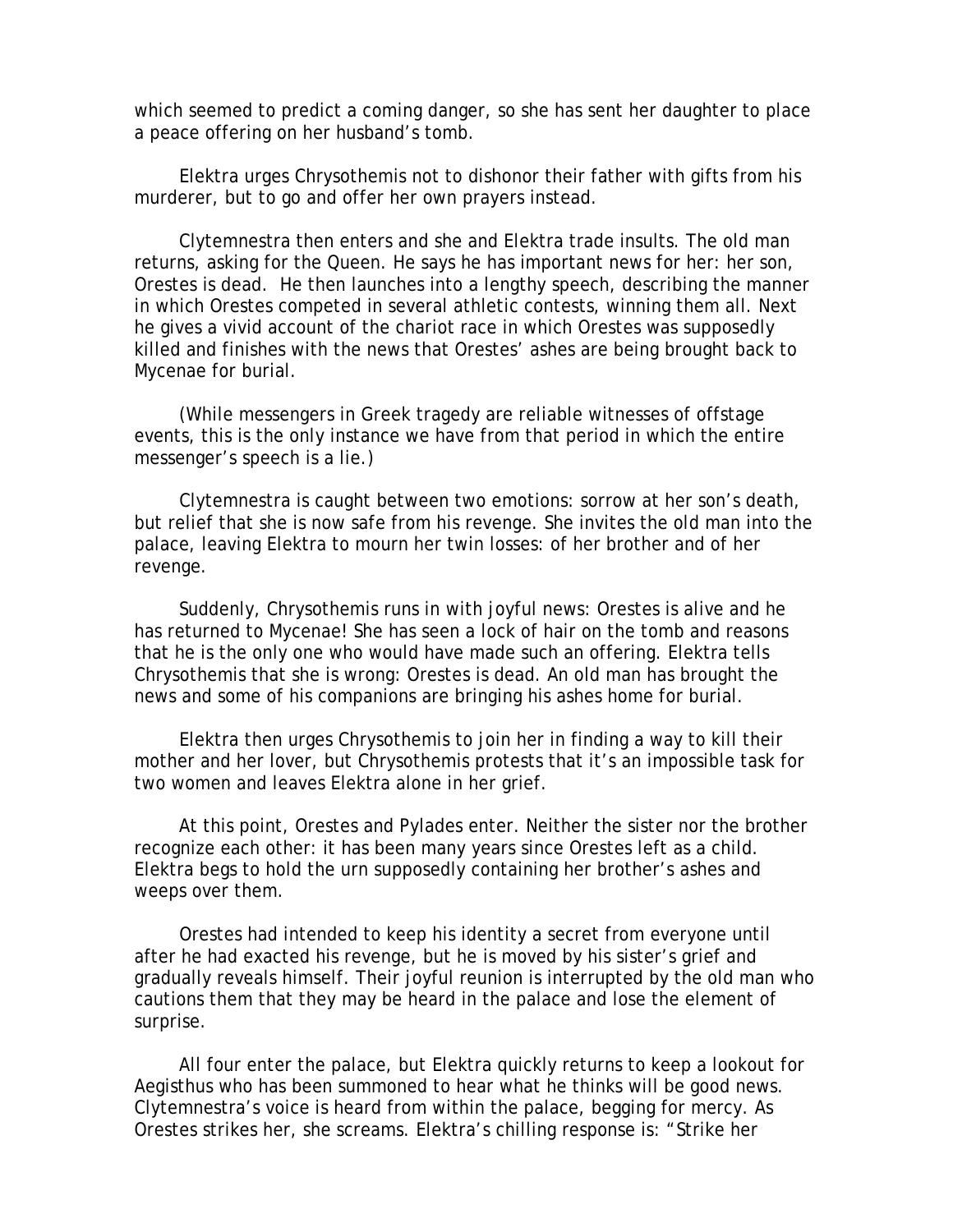again!"

 The chorus sees Aegisthus coming. Elektra tells him that messengers are waiting for him. He is anxious to see proof of Orestes' death, so a body is brought forth. When he opens the covering, he sees that it is Clytemnestra and immediately understands that the man attending it is Orestes.

 After a brief exchange with Agamemnon's children, he goes into the palace to his death. The chorus closes the play with a final comment.

> O seed of Atreus! You have broken free from your suffering, you took aim and struck. You have worked your will at last.

 Electra was the subject of plays by all three of the major Greek tragedians, Aeschylus, Sophocles, and Euripides. Each is different, but the main thrust of the story - the revenge killing of Clytemnestra and Aegisthus - is at the heart of each.

 Aeschylus' play is the second part of a trilogy, The Oresteia. It was the custom for a playwright to present three related tragedies, followed by a satiric play on the same theme. The Oresteia is the only complete trilogy surviving from classical times. Aeschylus starts with Agamemnon's murder, moves to Orestes' revenge, and then ends with an account of how the gods use this story to end the endless cycle of murder and revenge by placing the issue of crime and punishment in the hands of the Athenian jury.

 This plea to give up personal revenge has been no more successful than succeeding bans on revenge by the major religions. People still say: "Don't get mad, get even." That could come from the lips of Elektra.

 A final word on presentation. These plays were designed to be performed by only three actors. When an actor left the stage, he put on a different costume and mask to take another part. That's why there are usually only three actors present at one time. You may have noticed that four are sometimes on stage during "Elektra," but one character, Pylades, never speaks.

 The Genesius Guild has adopted a performance mode which suggests something of the manner in which these works were originally staged. While there are individual actors for each part, all wear full masks. A chorus is present during the play, participating in and commenting on the action.

 Guild performances of Greek tragedy begin with a solemn and stately entrance, to give some indication of the serious nature of the work and the style is ceremonial throughout. A normal scene usually consists of a fairly long speech by each actor, followed by a quick exchange between them.